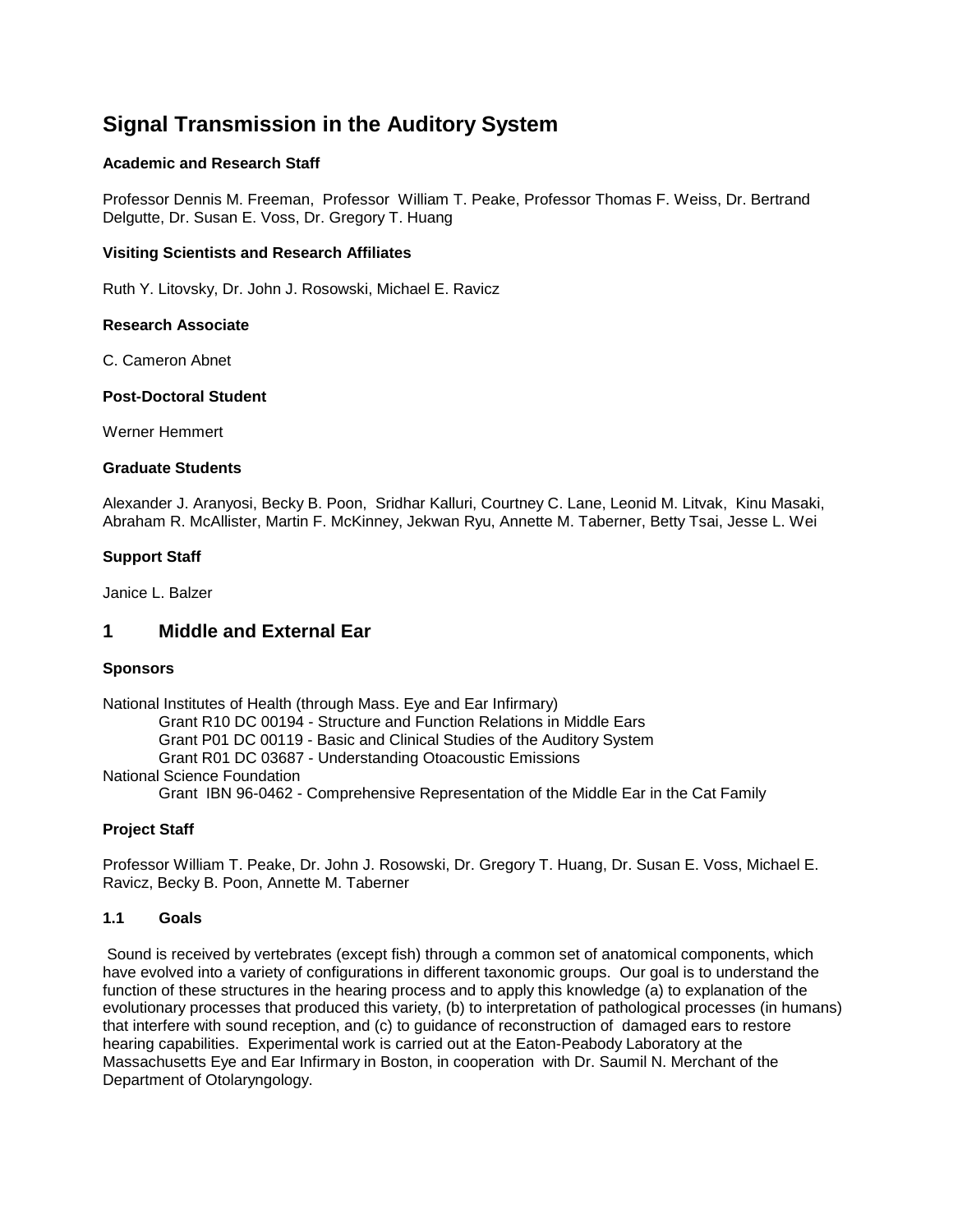### **1.2 Comparative Structure and Function in Mammalian Ears**

The Mongolian gerbil is often used as an experimental animal for the study of the ear. Measurements of responses of the gerbil middle ear before and after modifying specific structures (the *pars flaccida* of the tympanic membrane and the middle-ear cavity) allow specification of the effects of these structures, but the results do not lead to simple connections with the hearing of the gerbil. Thus, the connection between the specialization in structure and specialization in function is complex. (Rosowski et al., 1999)<sup>1</sup>

One well-identified cause of hearing loss in humans is exposure to high-intensity sound. Variations among individuals in sensitivity to "acoustic trauma" are substantial and their physiological basis is not known. Measurements in an inbred mouse strain (Yoshida et al.,  $2000<sup>2</sup>$  demonstrate a resistance to noise-induced hearing loss; the physiological difference is apparently in the inner ear.

Some species have middle-ear cavities which are divided into multiple smaller cavities by bony laminae. The acoustic effect of these multiple spaces is generally to generate anti-resonances which reduce the response of the ear in narrow frequency regions. The evolutionary forces that might favor this configuration have been the subject of speculation. A recently suggested idea is that the creation of anti-resonances at relatively low frequencies (from Helmholtz resonances) avoids the occurrence of anti-resonances at higher frequencies (organ-pipe resonances) that might interfere with cues to sound-source localization that are know to occur at high frequencies. Measurements in cats with the bony septum removed demonstrate that the higher-frequency effects do occur, thus supporting the hypothesis (Rosowski, et al.). $3$ 

### **1.3 Abnormal Human Middle-Ear Function**

In audiology departments hearing tests are usually conducted with earphones and it is assumed that the earphones generate the same sound pressure independent of the ear to which they are coupled. However, because some pathological ears have highly abnormal acoustic impedance, it is possible that the generated sound may also be abnormal. This problem has been investigated with measurement of sound pressures in the ear canals of normal and abnormal ears with two kinds of earphones, insert and supra-aural. The results show that specific pathologies which decrease the acoustic-impedance magnitude of the ear can cause sizeable reductions in the generated sound pressure and therefore sizable over estimates of the hearing loss of the ear (Voss et al., in press).<sup>4</sup> The acoustic basis of the variations with earphone type and pathology type can be understood in terms of acoustic models related to the structural variations (Voss et al., 2000).<sup>5</sup> This demonstration leads to the suggestion that audiometers used in clinics should include microphones that assess the sound pressure in each ear.

In otitis media, a common middle-ear malady, fluid may fill the middle-ear space that is normally air-filled. The mechanisms though which the fluid alters hearing sensitivity are not well understood. An experimental approach, in which controlled fluid injections are made in ears extracted from cadavers, has demonstrated that more that one mechanism is involved and that the effects can be separated (Ravicz et al., in press).<sup>6</sup> This knowledge will allow physicians to assess how much of a patient's hearing loss results from the fluid and how much might be caused by other factors.

<sup>&</sup>lt;sup>1</sup> J.J. Rosowski, M.E. Ravicz, S.W. Teoh, and D. Flandermeyer, "Measurements of middle-ear function in the Mongolian gerbil, a specialized mammalian ear," *Audiol. Neurootol.*, 4: 129-138 (1999).

<sup>&</sup>lt;sup>2</sup> N. Yoshida, J. Hequembourg, C.A. Atencio, J.J. Rosowski, and M.C. Liberman, "Acoustic injury in mice: 129/SvEv is exceptionally resistant to noise-induced hearing loss," *Hearing Res.* 2000 (in press).

<sup>&</sup>lt;sup>3</sup> J.J. Rosowski, G.T. Huang, C.A. Atencio, and W.T. Peake, "Acoustic effects of multiple middle-ear air spaces", *New* 

*Developments in Auditory Mechanisms*, H. Wada, Ed., Presented July 1999 in Sendai, Japan (in press). <sup>4</sup> S.E. Voss, J.J. Rosowski, S.N. Merchant, A.R. Thornton, C.A. Shera, and W.T. Peake, "Middle-ear pathology can effect the ear-canal sound pressure generated by audiologic earphones," *Ear and Hearing* (in press)<br><sup>5</sup> S.E. Voss, J.J. Rosowski, C.A. Shera, and W.T. Peake, "Acoustic mechanisms that determine the ear-canal sound

pressures generated by earphones," *J. Acoust. Soc. Am.* 107: 1548-1565 (2000). <sup>6</sup> M.E. Ravicz, S.N. Merchant, and J.J. Rosowski, "Effects of middle-ear fluid on umbo motion in human ears. *New*

*Developments in Auditory Mechanisms*, H. Wada, Ed., Presented July 1999 in Sendai, Japan (in press).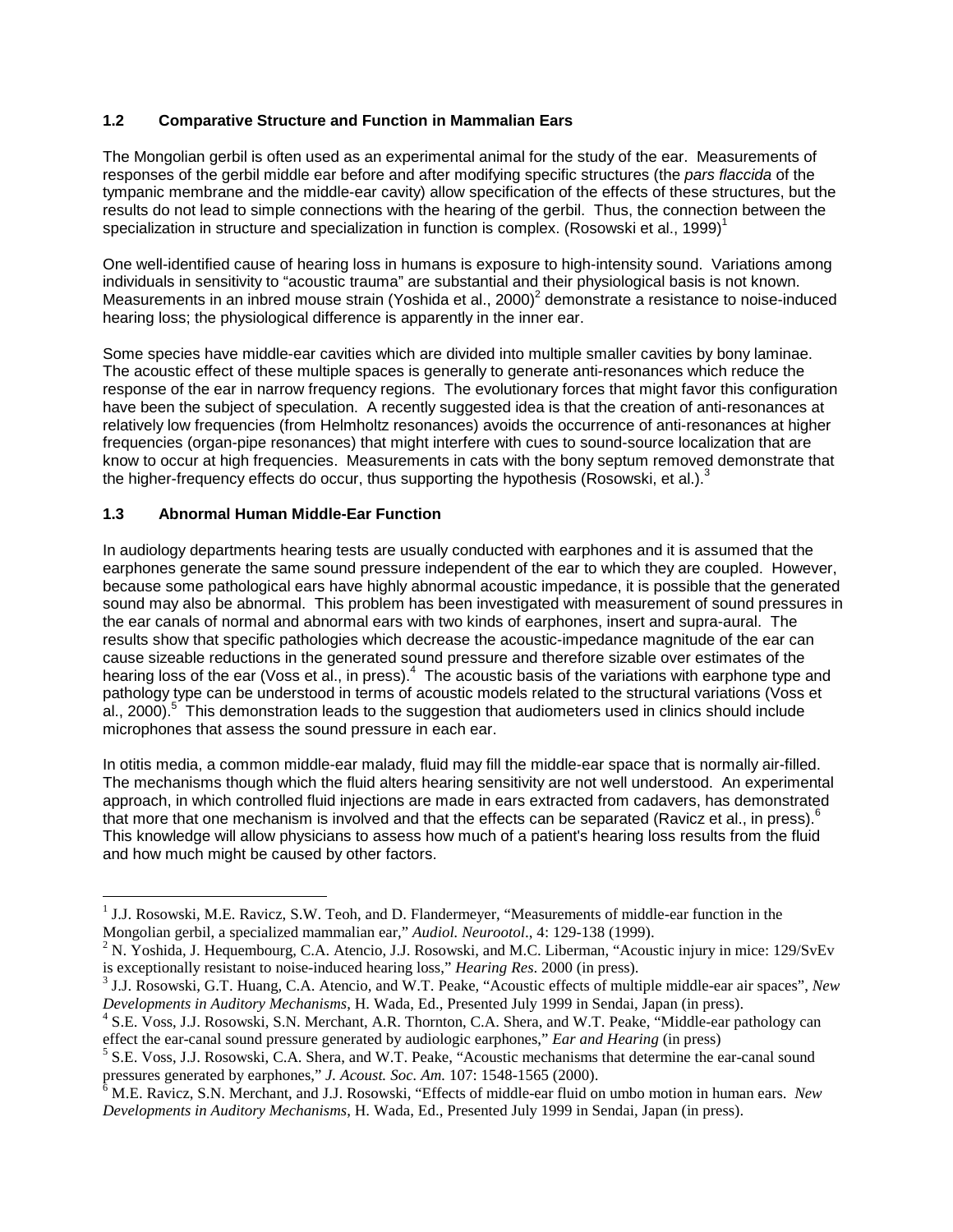Measurement of mechanical responses in the ears of patients has always been a problem in diagnostic situations. Now new instruments (laser Doppler vibrometers) are available which can measure the velocity of the tympanic membrane in awake subjects. Preliminary measurements have been reported which test the robustness of the results obtained with this method (Whittemore et al., 2000).<sup>7</sup>

### **1.4 Middle-ear function across the cat family**

We have chosen to focus on this family of mammals to search for structural and functional variations in the middle ears that might be related to ecological and ethological features of the species. A set of acoustic measurements in the external ears of anesthetized specimens (representing 11 of the 37 species in the family) have been analyzed (Huang, 1999)<sup>8</sup> and prepared for publication (Huang et al., 2000).<sup>9</sup> The results show that the acoustic admittance at the tympanic membrane tends to vary with the size of the animal (which varied from domestic cat size to tiger and jaguar). In essence, as the body size increases, the frequency dependence moves to lower frequencies. Some species deviate significantly from the family trend.

### **1.5 Publications**

### **Journal Articles**

Rosowski, J.J. , M.E. Ravicz, S.W. Teoh, and D. Flandermeyer. "Measurements of middle-ear function in the Mongolian gerbil, a specialized mammalian ear," *Audiol. Neurootol*., 4: 129-138 (1999).

Yoshida, N., J. Hequembourg, C.A. Atencio, J.J. Rosowski, and M.C. Liberman. "Acoustic injury in mice: 129/SvEv is exceptionally resistant to noise-induced hearing loss," *Hearing Res*. 2000 (in press).

Huang, G.T., J.J. Rosowski, W.T. Peake, "Relating middle-ear acoustic performance to body size in the cat family: Measurements and models" *J. Comp. Physiol*. A (in press).

Voss, S.E.. J.J. Rosowski, C.A. Shera, and W.T. Peake. "Acoustic mechanisms that determine the ear-canal sound pressures generated by earphones," *J. Acoust. Soc. Am.*, 107: 1548-1565 (2000).

Voss, S.E., J.J. Rosowski, S.N. Merchant, A.R. Thornton, C.A. Shera, and W.T. Peake. "Middle-ear pathology can effect the ear-canal sound pressure generated by audiologic earphones," *Ear and Hearing* (in press).

#### **Dissertation**

Huang, G. T. *Measurement of middle-ear acoustic function in intact ears: Application to size variation in the cat family*, Ph.D. Thesis, MIT Dept. of Electrical Engineering and Computer Science, February, 1999.

### **Meeting Papers**

Ravicz, M.E., S.N. Merchant, and J.J. Rosowski, "Effects of middle-ear fluid on umbo motion in human ears," *New Development in Auditory Mechanisms*, H. Wada, Ed., Presented July, 1999 in Sendai, Japan (in press).

<sup>&</sup>lt;sup>7</sup> K.R. Whittemore, J.J. Rosowski, B.B. Poon, C.Y. Lee, and S.N. Merchant "Measurements of umbo velocity using a laser-Doppler vibrometer in live human subjects with normal hearing," *Abstracts of the 23rd Midwinter Meeting of the* Association for Research in Otolaryngology, Saint Petersburg Beach, Florida, February 20-24, 2000, p. 114.<br><sup>8</sup> G.T. Huang, Measurement of middle-ear acoustic function in intact ears: Application to size variation in the ca

*family*, Ph.D. Thesis, MIT Dept. of Electrical Engineering and Computer Science, February, 1999.<br><sup>9</sup> G.T. Huang, J.J. Rosowski, and W.T. Peake, "Relating middle-ear acoustic performance to body size in the cat

family: Measurements and models," *J. Comp. Physiol. A* (in press).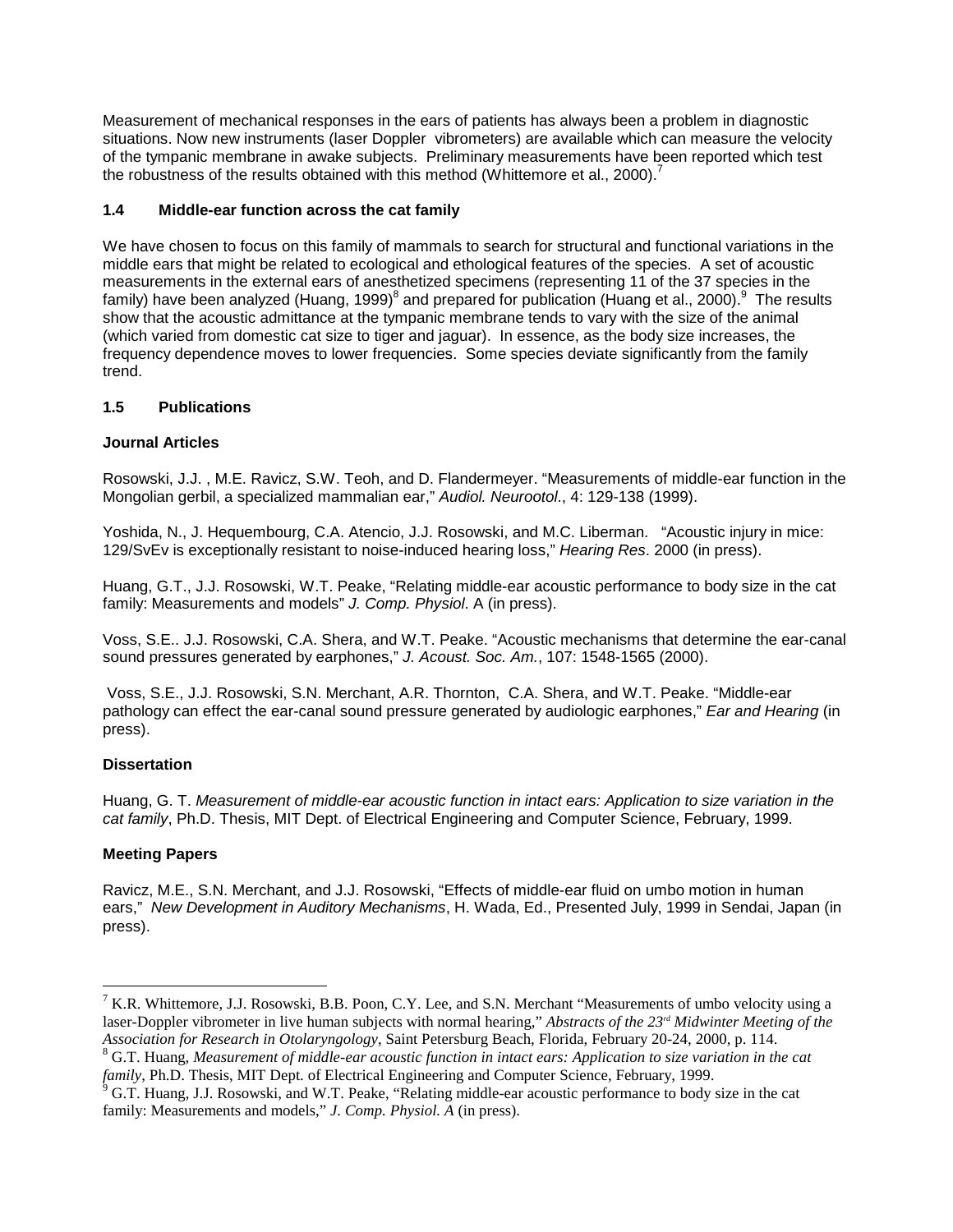Rosowski, J.J., G.T. Huang, C.A. Atencio, and W.T. Peake. "Acoustic effects of multiple middle-ear air spaces," *New Developments in Auditory Mechanisms*, H. Wada, Ed., Presented July 1999 in Sendai, Japan (in press).

Whittemore, K.R., J.J. Rosowski, B.B. Poon, C.Y. Lee, and S.N. Merchant, "Measurements of umbo velocity using a laser-Doppler vibrometer in live human subjects with normal hearing" *Abstracts of the 23<sup>rd</sup> Midwinter Meeting of the Association for Research in Otolaryngology*, St. Petersburg Beach, Florida, February 20-24, 2000, p. 114.

## **2 Cochlear Mechanics**

### **Sponsors**

National Institutes of Health Grant R01 DC00238 John F. and Virginia B. Taplin Health Sciences and Technology Award (Freeman) John F. and Virginia B. Taplin Health Sciences and Technology Award (Weiss)

W. M. Keck Foundation

Career Development Professorship (Freeman)

### **Project Staff**

Professor Dennis M. Freeman, Professor Thomas F. Weiss, C. Cameron Abnet, Alexander J. Aranyosi, Werner Hemmert, Kinu Masaki, Abraham R. McAllister, Jekwan Ryu, Betty Tsai, Jesse L. Wei

### **2.1 Mechanical properties of the tectorial membrane (TM)**

Although it is widely agreed that the TM plays a key role in delivering sound-induced mechanical stimuli to the hair bundles of hair cells, basic properties of the TM and its role in hearing remain unclear.

In many conceptions of cochlear micromechanics, the TM is assumed to be mechanically stiff, so that it moves as a rigid plate that is connected to other cochlear structures as a mechanical lever (see Abnet and Freeman, 2000). In other conceptions, mechanical properties of the TM contribute to the frequency selectivity of cochlear neurons There is little agreement about some mechanical properties of the TM. For example, models of the thin (limbal) part of the TM that connects to the spiral limbus vary over the maximum possible range: from completely rigid to completely flexible and therefore mechanically unimportant With only one important exception, effects of the TM are analyzed with 2D cross-sectional models that attribute two seemingly contradictory features to the thicker middle portion of the TM that overlies the hair cells: (1) its radial stiffness is taken to be so large that the middle zone of the TM moves as a rigid body, and (2) its longitudinal stiffness is taken to be so small that longitudinal coupling through the middle zone can be completely ignored.

Uncertainty about basic mechanical properties of the TM limits our understanding of its role in cochlear mechanics. For the most part, neither the generally accepted nor controversial assumptions about the mechanical properties of the TM have been tested experimentally.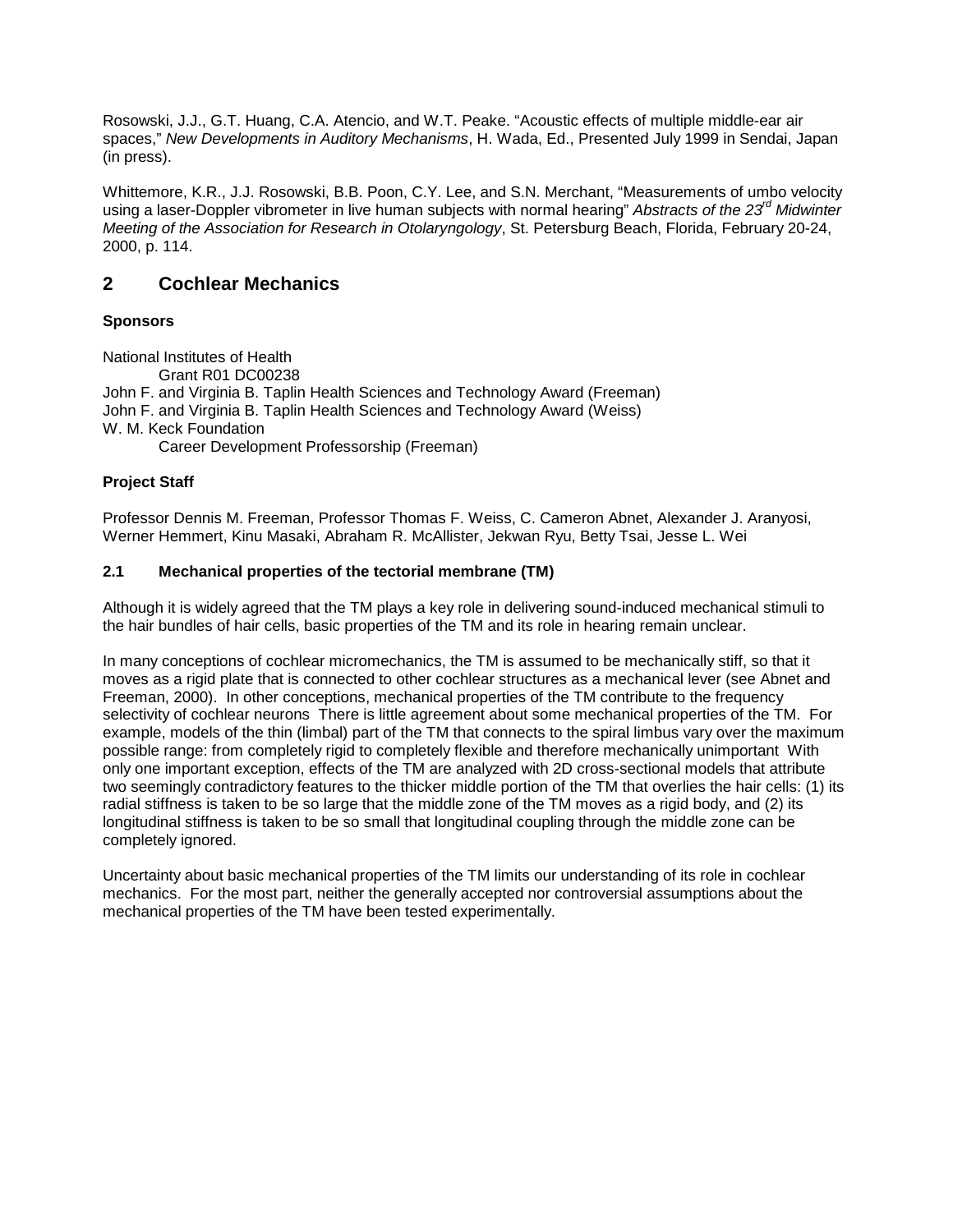

*Figure 1: Magnetic bead method. Tectorial membranes were attached to the glass floor of an experimental chamber (lower left panel) shaped like an inverted top hat (5 mm inner diameter, 3 mm length). The chamber was supported on an aluminum bridge in the light path of an Axioplan microscope (Zeiss, Thornwood, NY). The bridge was oriented between two electromagnets (top left).*



*Figure 2: Motions of the magnetic bead and adjacent tissue. The image shows an isolated TM stimulated with a longitudinal (horizontal) magnetic force (*<sup>≈</sup> *40 nN) applied to the magnetic bead (large black circle). The smaller dots are non-magnetic marker beads attached to the free-surface of the TM and to the magnetic bead. Images acquired at 8 equally spaced phases of the 10 Hz stimulus were used to calculate displacement time waveforms. Two cycles of the waveform resulting for each region are shown in the surrounding plots. The numbers indicate the peak displacement and angle of the fundamental component of the time waveform. Analyzed regions (white boxes) include the magnetic bead plus 4 marker beads plus regions near the marker beads in which motions of the radial fibrillar structure of the TM are tracked.*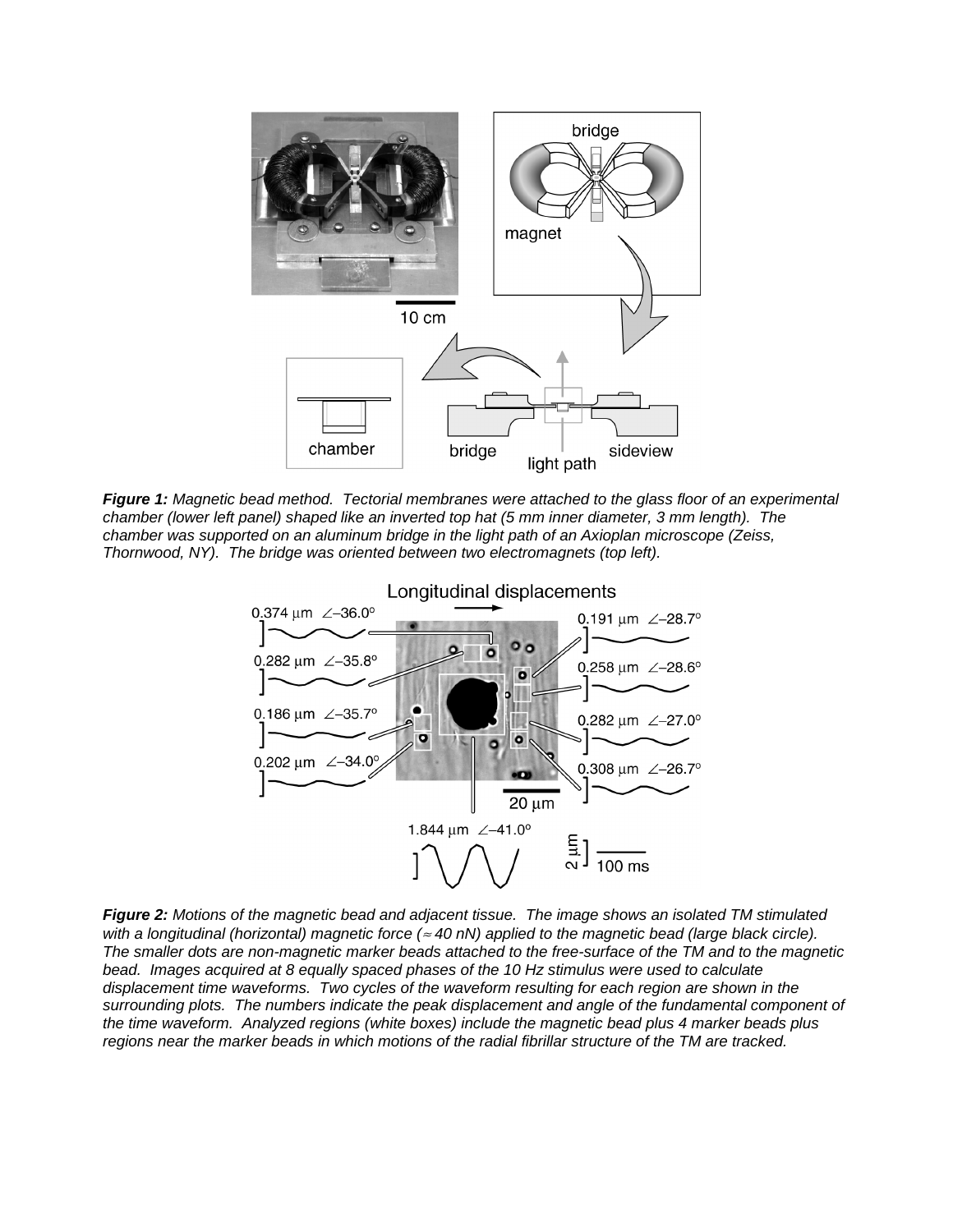We have prepared a manuscript (Abnet and Freeman, 2000)<sup>10</sup> describing mechanical properties of the isolated mouse TM measured with a magnetic bead method (Figure 1). This method allowed measurements with submicrometer displacements, which are in the range of sound-induced motions and more than 100 times smaller than those in previous studies (Figure 2). Results show (1) **Viscoelasticity**: The frequency dependence of TM displacement lies between that of a purely viscous and purely elastic material, suggesting that both contribute to frequency selectivity of the material. (2) **Mechanical coupling**: Space constants on the order of 10–40 µm suggest that adjacent hair bundles are mechanically coupled via the TM. (3) **Anisotropy**: The mechanical impedance is approximately 3 times greater in the radial direction than it is in the longitudinal direction. This mechanical anisotropy correlates with anatomical anisotropies, such as the radially oriented fibrillar structure of the TM.

### **2.2 Publications**

### **Journal Articles**

Abnet, C. C., and D. M. Freeman. "Deformations of the isolated mouse tectorial membrane produced by oscillatory forces." *Hearing Research*, in revision (2000).

### **Meeting Papers**

Aranyosi, A.J., and D. M. Freeman, "Media dependence of bleb growth in cochlear hair cells," *Abstracts of the 22nd Midwinter Meeting of the Association for Research in Otolaryngology*, St. Petersburg, Florida, February 13-18, 1999, pp. 159-160.

### **Theses**

McAllister, A. R., *Measuring electrical properties of the tectorial membrane*, Masters Thesis, MIT Dept. of Electrical Engineering and Computer Science, February 1999.

# **3 Auditory Neural Coding of Speech**

### **Sponsor:**

National Institutes of Heath/National Institute for Deafness and Communicative Disorders

Grant DC02258

Grant DC00038

### **Project Staff:**

Dr. Bertrand Delgutte, Sridhar Kalluri, Martin F. McKinney, Leonid M. Litvak

The long-term goal of this project is to understand neural mechanisms for the processing of speech, music, and other biologically-significant sounds. Efforts during the past year have focused on three different areas: (1) neural representation of musical consonance, (2) a mathematical model of onset neurons in the cochlear nucleus, (3) stimulus coding for cochlear implants.

### **3.1 Neural correlates of musical consonance**

Musical consonance depends on the absence of *roughness*, the auditory percept associated with amplitude envelope fluctuations in the range of 30-300 Hz. Neurons in the auditory midbrain respond preferentially to

 $10$  C.C. Abnet and D.M. Freeman, "Deformations of the isolated mouse tectorial membrane produced by oscillatory forces," *Hearing Res.*, in revision (2000).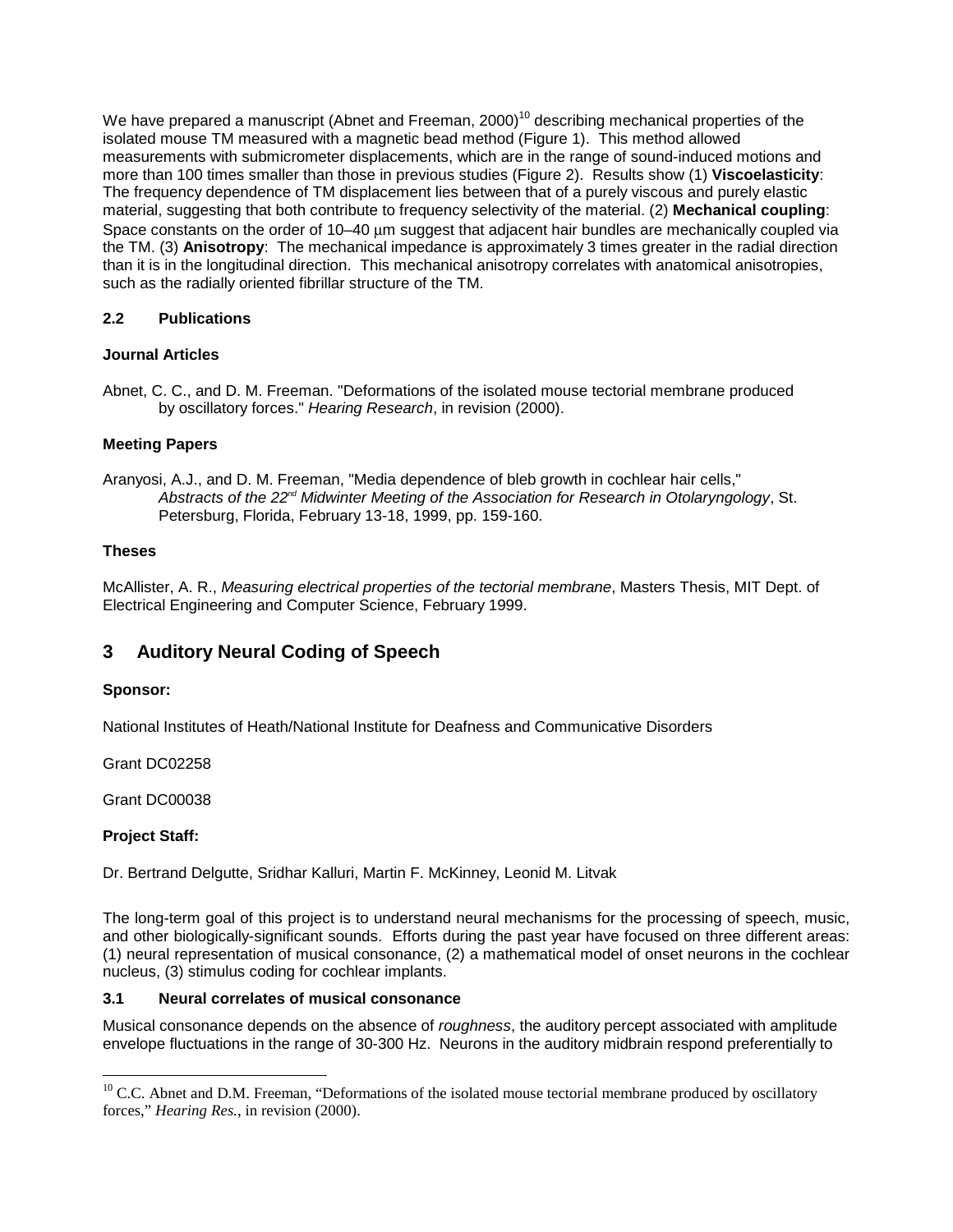modulation frequencies in that range, and are therefore likely to perform temporal processing relevant to musical consonance. To test this hypothesis, we recorded responses of single units in the inferior colliculus (IC, the principal auditory nucleus in the midbrain) of anesthetized cats to pairs of either pure or complex tones selected to form musical intervals varying in dissonance. Temporal properties of these neurons were characterized by their modulation transfer functions (MTFs).

For a majority of IC neurons, dissonant tone pairs gave rise to greater fluctuations in discharge rate than consonant pairs. Moreover, for a subset of neurons having onset response patterns to tones, average rates of discharge were higher for dissonant tone pairs than for consonant pairs. This situation contrasts with that in the auditory nerve, where there are no correlates of roughness in average discharge rates, and correlates in temporal discharge patterns are only revealed by additional bandpass filtering. The filtering, which is presumably performed in the brainstem, is consistent with the MTFs of IC neurons.

Together with our previous finding of neural correlates of musical pitch in interspike intervals of auditorynerve fibers, these results indicate that music perception is constrained by neural processing in the auditory periphery, brainstem and midbrain, and that percepts such as roughness may be coded in specific temporal discharge patterns.

### **3.2 Mathematical model of onset neurons in the cochlear nucleus**

Onset (On) neurons in the cochlear nucleus are characterized by a transient response at the onset of highfrequency (HF) tones and by entrainment (a spike on every cycle) to low-frequency (LF) tones up to 1000 Hz. These neurons are divided into three types based on the shape of their peri-stimulus time (PST) histograms for HF tone-bursts: On with chopping (On-C), On with late activity (On-L), and ideal On (On-I). To better understand the neuronal mechanisms underlying this diversity, we determine what a model must have to both entrain to LF tones and account for all three subtypes of On PST histograms.

First, we consider the simplest model that can produce On responses, an integrate-to-threshold model with a constant refractory period. Inputs to the model are from model auditory-nerve (AN) fibers acting via excitatory synapses. On-C PST histograms for HF tones and entrainment to LF tones are obtained when the integration time constant is sufficiently low (< 0.5 ms) and the number of inputs sufficiently large (> 400) for the model to act as a coincidence detector. However, this model cannot produce both entrainment and On-I/On-L PST histograms.

We developed a new model with a stimulus-dependent refractory state to meet the opposing constraints of preventing short interspike intervals which would lead to chopping, and allowing short intervals so as to entrain to LF tones. The model is an integrator-to-threshold, as above, but, after entering the refractory state following each spike, it does not exit this state until the membrane voltage hyperpolarizes past a transition voltage. The model entrains to LF tones because the membrane voltage drops below the transition voltage on every cycle when the AN inputs are phase-locked. Moreover, there is no chopping so long as the membrane voltage stays above the transition voltage. With relatively fewer inputs  $(-200)$ , increased membrane voltage fluctuations produce some spikes during the later part of the stimulus, leading to On-L PST histograms.

These results suggest that On-I and On-L neurons differ from On-C neurons by their spike generator, whereas On-I neurons differ from On-L neurons by their larger number of AN inputs.

### **3.3 Stimulus coding for cochlear implants**

Cochlear implants restore partial hearing to the deaf by electric stimulating the auditory nerve. With current devices, only 25% of the users achieve open sentence recognition. The overall goal of our research is to understand the deficiencies in current devices and to point to a way in which these deficiencies can be overcome. Our working hypothesis is that a successful device will produce activity on the auditory nerve that is similar to the sound-evoked activity in a healthy ear.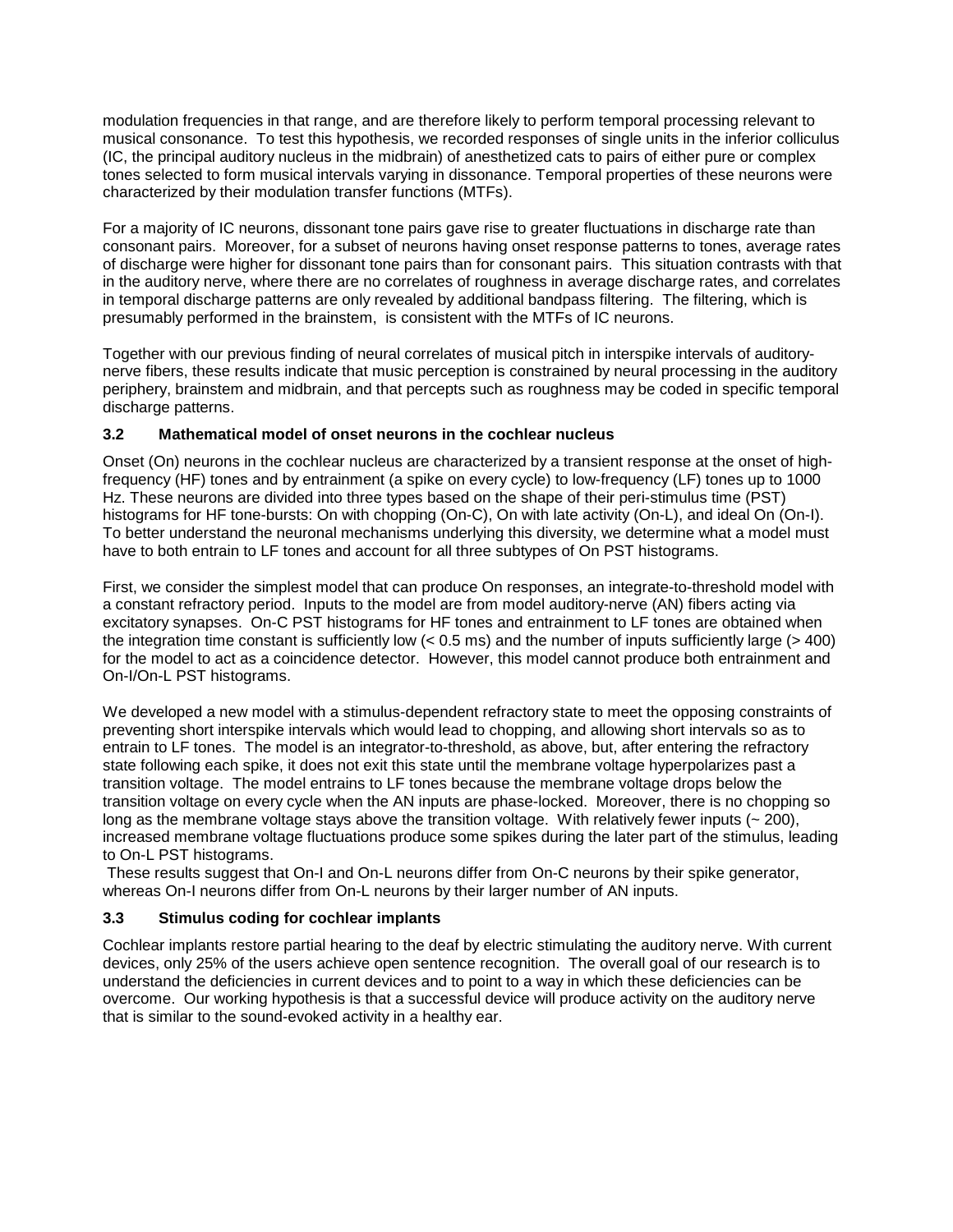Many modern cochlear implants use sound processing strategies in which speech information is encoded by amplitude modulation of a periodic train of biphasic pulses. Rubinstein et al., (1999)<sup>11</sup> have proposed that neural representation of the modulator might be improved by addition of a constant, high-rate desynchronizing pulse train (DPT). One motivation for the DPT is to reintroduce spontaneous activity into the deaf cochlea. The goals of our experiments were (1) to compare responses of auditory nerve fibers elicited by electric pulse trains to spontaneous activity in a healthy cochlea, and (2) to determine whether the DPT is useful for better encoding of sinusoidal modulation. We recorded responses from auditory nerve fibers in acutely-deafened, anesthetized cats to both unmodulated and sinusoidally-modulated pulse trains delivered through an intracochlear electrode.

We found both similarities and some surprising differences between responses to unmodulated pulse trains and spontaneous activity. Response variability from presentation to presentation (as characterized by the pulse number distribution) was comparable to variability in spontaneous activity for all pulse rates. Interspike interval distribution for a 1.2-kpps pulse train had exponential envelopes, as for spontaneous activity. However, interval distributions for stimuli with pulse rates above 4.8 kpps often had a prominent mode near 5 msec and an exponentially-decaying tail, quite unlike spontaneous activity.

We also measured the sensitivity of auditory-nerve fibers to sinusoidal modulation of a 4.8-kpps biphasic pulse train. Using very small modulation depths (< 5%), we were able to obtain both period and interval histograms for sinusoidal modulation resembling responses to pure tones in a healthy ear. Such stimuli with very small modulation depths can be thought of as the superposition of an unmodulated DPT and a highlymodulated pulse train similar to those used in current processors. However, this similarity between the response to pure tones and that to modulated pulse trains only held over a narrow range of stimulus levels and modulation depths, suggesting that the DPT amplitude would have to be very precisely adjusted in reallife situations.

These results are encouraging, with some major caveats, about the prospect of using a desynchronizing pulse train to improve speech processors for cochlear implants. Future work will aim at further testing the DPT concept using more realistic and complex stimuli.

#### **3.4 Publications**

#### **Journal Articles**

McKinney, M.F. and B. Delgutte, "A possible neurophysiological basis of the octave enlargement effect," *J. Acoust. Soc. Am*. 106: 2679-2692 (1999).

#### **Meeting Papers**

Kalluri, S. and B. Delgutte, "Cellular properties of ventral cochlear nucleus onset units studied using a mathematical model," Abstracts of the 22<sup>nd</sup> Midwinter Meeting of the Association for Research in *Otolaryngology*, St. Petersburg, Florida, February 13-18, 1999, p. 144.

- Kalluri, S. and B. Delgutte, "Models for the diversity of response properties of cochlear-nucleus onset neurons," *Abstracts of the 23rd Midwinter Meeting of the Association for Research in Otolaryngology*, St. Petersburg, Florida, February 20-24, 2000, p. 184.
- Litvak, L.M., B. Delgutte, D.K. Eddington, and P.A. Cariani, "Auditory-nerve fiber responses to electric stimulation: Modulated and unmodulated pulse trains*," Asilomar Conference on Cochlear Implantable Auditory Prostheses*, August 1999.
- McKinney, M.F. and B. Delgutte, "Neural correlates of roughness: A possible basis for musical dissonance," *Neural Information Processing Systems Workshop*, December 1999.

<sup>&</sup>lt;sup>11</sup> J.T. Rubinstein, B.S. Wilson, C.C. Finley, and P.J. Abbas, "Pseudospontaneous activity: stochastic independence of auditory nerve fibers with electrical stimulation," *Hearing Res.*, 127: 108-118 (1999).